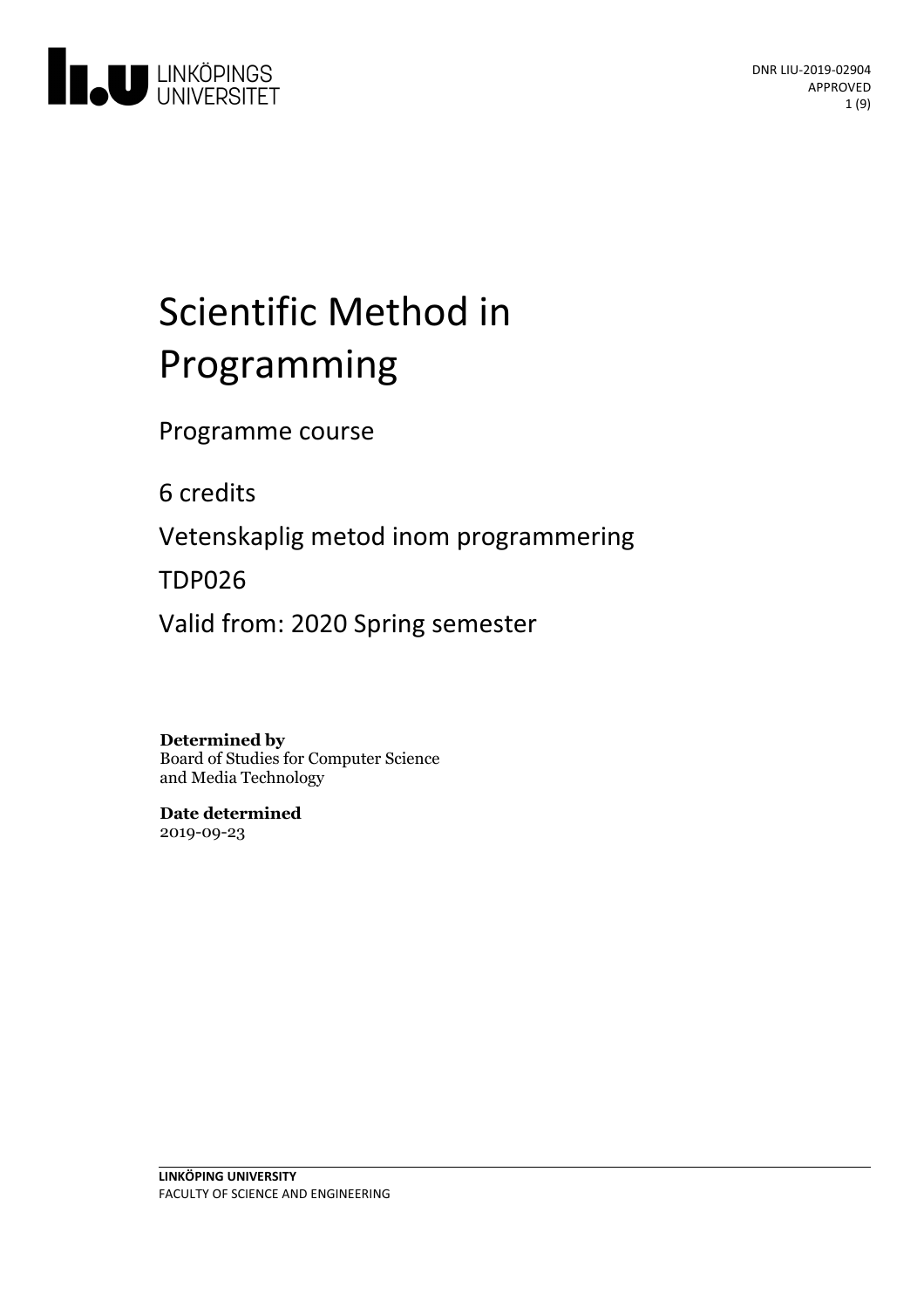# Main field of study

Programming

### Course level

First cycle

## Advancement level

 $G<sub>2</sub>X$ 

# Course offered for

Programming, Bachelor's Programme

### Entry requirements

Note: Admission requirements for non-programme students usually also include admission requirements for the programme and threshold requirements for progression within the programme, or corresponding.

## Prerequisites

Depth knowledge and skills in the subject area of Programming.

### Intended learning outcomes

After completing the course students will:

- $\bullet$  Have knowledge of the basic concepts of scientific method
- Be able to write scientific and technical oriented text with good academic standards
- Be able to define and criticize a plan for a scientific study
- Independently assess scientific works
- Able to independently seek and critically examine sources
- Be able to collate scientific and technical information
- Independently assess and dealwith ethical issues and societal aspects of scientific and technical work

# Course content

- Scientific method
- Scientific writing
- Literature search and compilation
- Criticism of sources
- Reference Management
- Research ethics
- Societal aspects of research and technological development

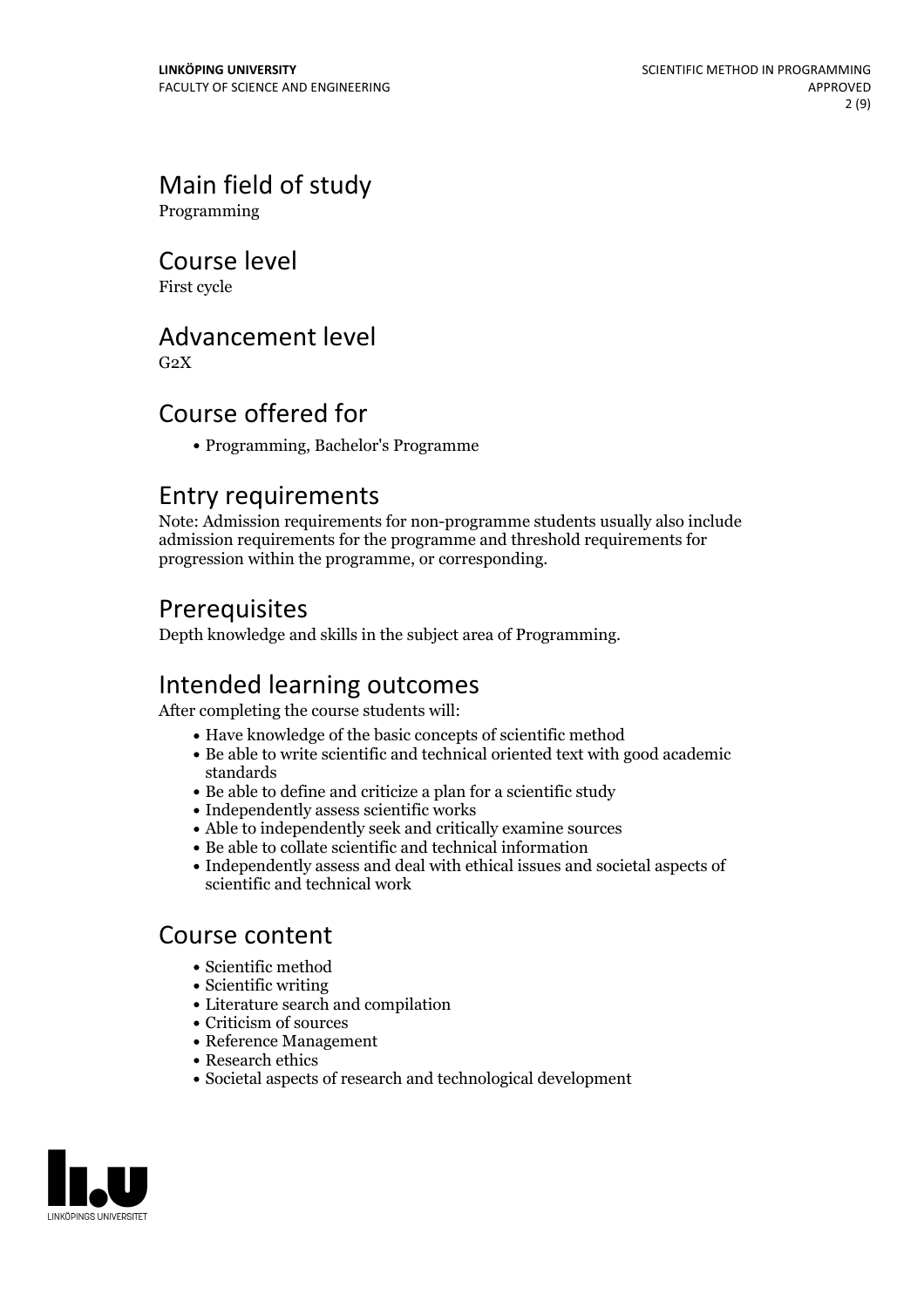# Teaching and working methods<br>The course is organized in lectures, seminars and assignments.

In the course a preliminary study for a bachelor thesis will be carried out, including the formulation of research questions, literature search and compilation of a theoretical framework, and methodology description. In the course, various scientific aspects of the thesis will be analyzed during the seminars.

### Examination

| UPG1                              | Hand-in assignments | 4 credits | U.G |
|-----------------------------------|---------------------|-----------|-----|
| SEM1                              | Seminars            | 2 credits | U.G |
| The course is graded Fail / Pass. |                     |           |     |

# Grades

Two grade scale, older version, U, G

# Other information

#### **About teaching and examination language**

The teaching language is presented in the Overview tab for each course. The examination language relates to the teaching language as follows:

- If teaching language is Swedish, the course as a whole or in large parts, is taught in Swedish. Please note that although teaching language is Swedish, parts of the course could be given in English. Examination language is
- Swedish.<br>• If teaching language is Swedish/English, the course as a whole will be taught in English if students without prior knowledge of the Swedish language participate. Examination language is Swedish or English
- (depending on teaching language).<br>• If teaching language is English, the course as a whole is taught in English.<br>Examination language is English.

#### **Other**

The course is conducted in a manner where both men's and women's

experience and knowledge are made visible and developed. The planning and implementation of <sup>a</sup> course should correspond to the course syllabus. The course evaluation should therefore be conducted with the course syllabus as a starting point.

### Department

Institutionen för datavetenskap

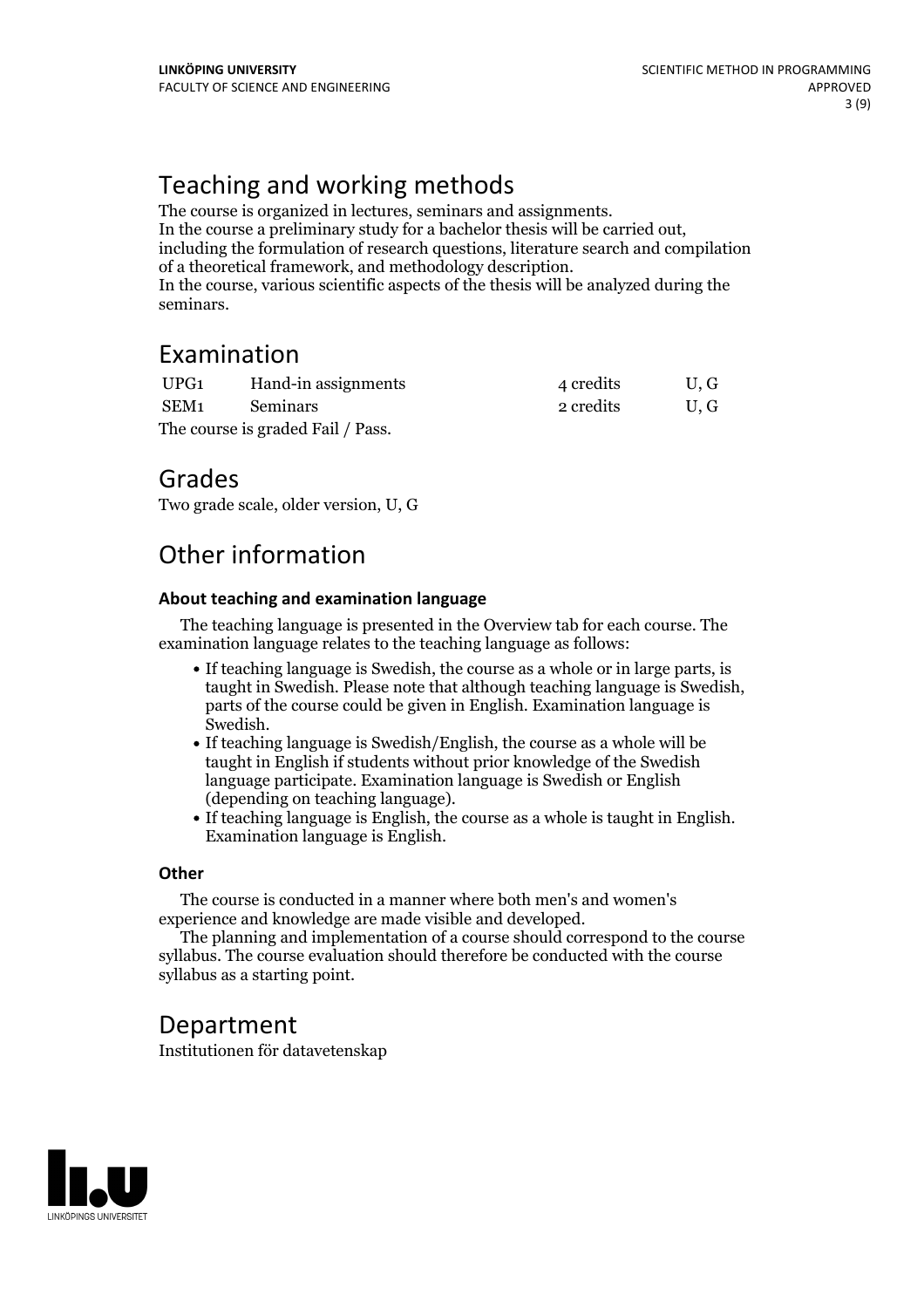### Director of Studies or equivalent Jalal Maleki

### Examiner

Rita Kovordanyi

# Course website and other links

# Education components

Preliminary scheduled hours: 0 h Recommended self-study hours: 160 h

# Course literature

Anslås på kurswebbplatsen.

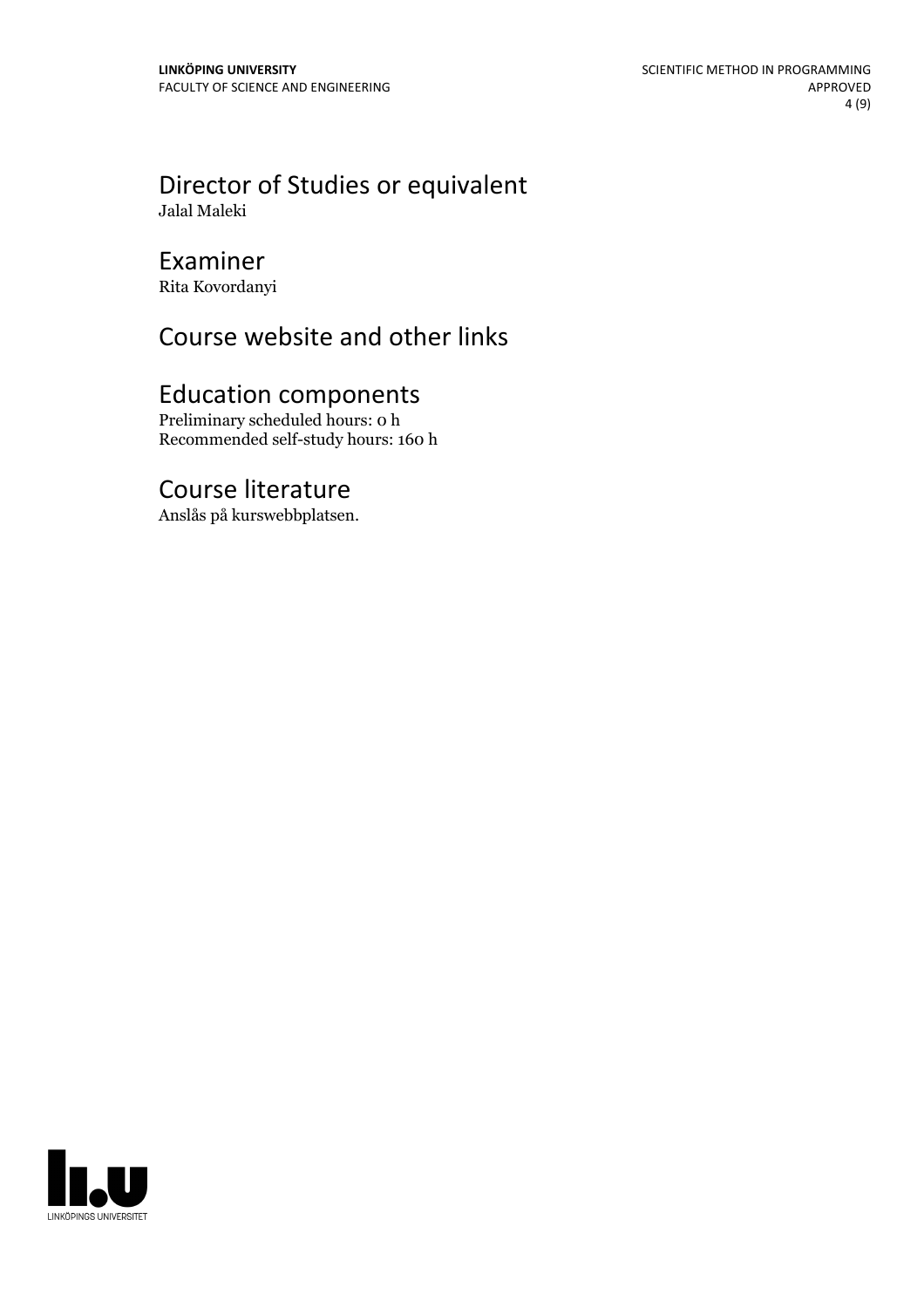# **Common rules**

#### **Course syllabus**

A syllabus must be established for each course. The syllabus specifies the aim and contents of the course, and the prior knowledge that a student must have in order to be able to benefit from the course.

### **Timetabling**

Courses are timetabled after a decision has been made for this course concerning its assignment to a timetable module.

#### **Interrupting a course**

The vice-chancellor's decision concerning regulations for registration, deregistration and reporting results (Dnr LiU-2015-01241) states that interruptions in study are to be recorded in Ladok. Thus, all students who do not participate in a course for which they have registered must record the interruption, such that the registration on the course can be removed. Deregistration from <sup>a</sup> course is carried outusing <sup>a</sup> web-based form: https://www.lith.liu.se/for-studenter/kurskomplettering?l=en.

### **Cancelled courses**

Courses with few participants (fewer than 10) may be cancelled or organised in a manner that differs from that stated in the course syllabus. The Dean is to deliberate and decide whether a course is to be cancelled or changed from the course syllabus.

### **Guidelines relatingto examinations and examiners**

For details, see Guidelines for education and examination for first-cycle and second-cycle education at Linköping University, http://styrdokument.liu.se/Regelsamling/VisaBeslut/917592.

An examiner must be employed as a teacher at LiU according to the LiU Regulations for Appointments

(https://styrdokument.liu.se/Regelsamling/VisaBeslut/622784). For courses in second-cycle, the following teachers can be appointed as examiner: Professor (including Adjunct and Visiting Professor), Associate Professor (including Adjunct), Senior Lecturer (including Adjunct and Visiting Senior Lecturer), Research Fellow, or Postdoc. For courses in first-cycle, Assistant Lecturer (including Adjunct and Visiting Assistant Lecturer) can also be appointed as examiner in addition to those listed for second-cycle courses. In exceptional cases, a Part-time Lecturer can also be appointed as an examiner at both first- and second cycle, see Delegation of authority for the Board of Faculty of Science and Engineering.

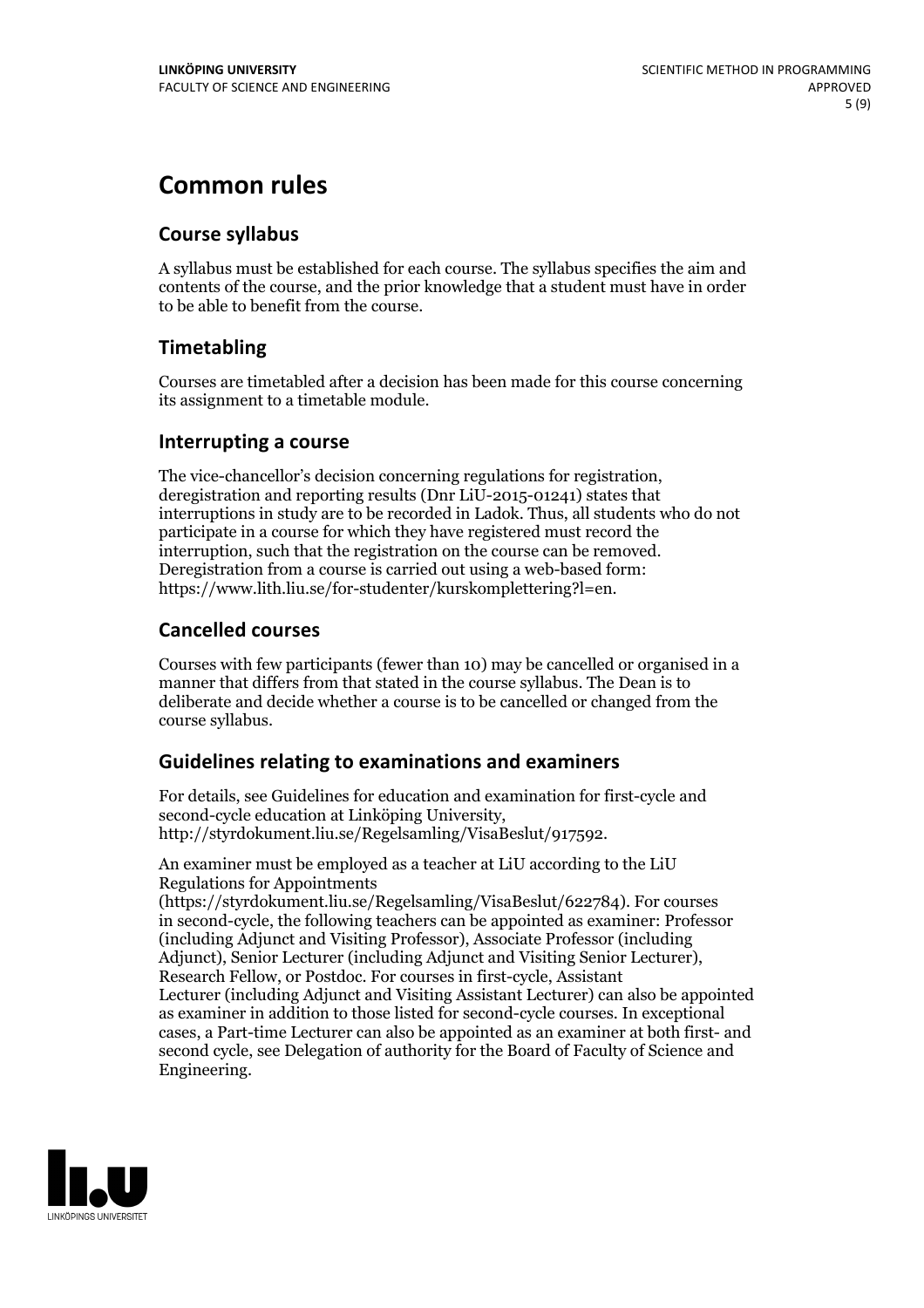#### **Forms of examination**

#### **Examination**

Written and oral examinations are held at least three times a year: once immediately after the end of the course, once in August, and once (usually) in one of the re-examination periods. Examinations held at other times are to follow a decision of the board of studies.

Principles for examination scheduling for courses that follow the study periods:

- courses given in VT1 are examined for the first time in March, with re-examination in June and August
- courses given in VT2 are examined for the first time in May, with re-examination in August and October
- courses given in HT1 are examined for the first time in October, with re-examination in January and August
- courses given in HT2 are examined for the first time in January, with re-examination in March and in August.

The examination schedule is based on the structure of timetable modules, but there may be deviations from this, mainly in the case of courses that are studied and examined for several programmes and in lower grades (i.e. 1 and 2).

Examinations for courses that the board of studies has decided are to be held in alternate years are held three times during the school year in which the course is given according to the principles stated above.

Examinations for courses that are cancelled orrescheduled such that they are not given in one or several years are held three times during the year that immediately follows the course, with examination scheduling that corresponds to the scheduling that was in force before the course was cancelled or rescheduled.

When a course is given for the last time, the regular examination and two re-<br>examinations will be offered. Thereafter, examinations are phased out by offering three examinations during the following academic year at the same times as the examinations in any substitute course. If there is no substitute course, three examinations will be offered during re-examination periods during the following academic year. Other examination times are decided by the board of studies. In all cases above, the examination is also offered one more time during the academic year after the following, unless the board of studies decides otherwise.

If a course is given during several periods of the year (for programmes, or on different occasions for different programmes) the board or boards of studies determine together the scheduling and frequency of re-examination occasions.

#### **Registration for examination**

In order to take an examination, a student must register in advance at the Student Portal during the registration period, which opens 30 days before the date of the examination and closes 10 days before it. Candidates are informed of the location of the examination by email, four days in advance. Students who have not

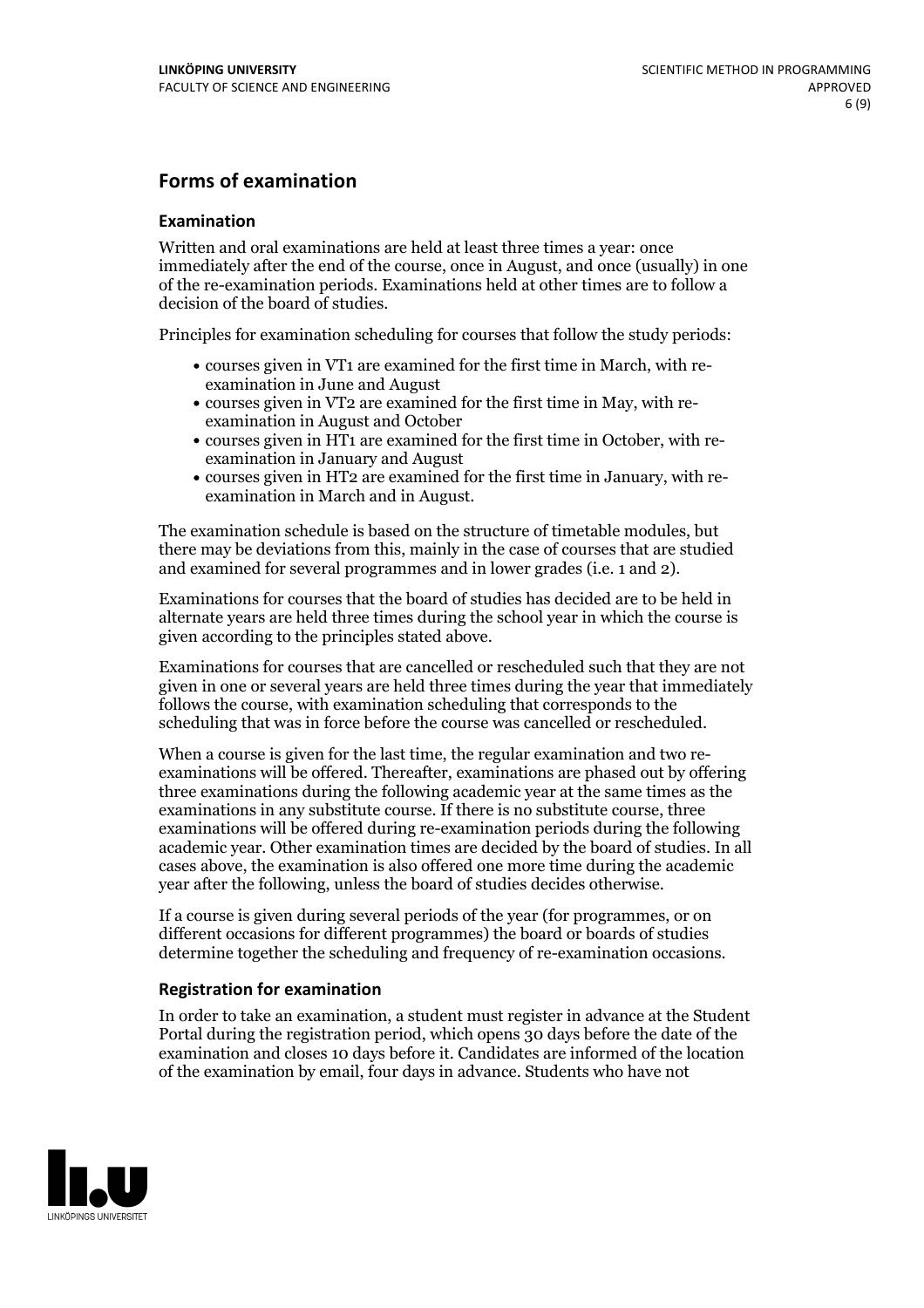registered for an examination run the risk of being refused admittance to the examination, if space is not available.

Symbols used in the examination registration system:

\*\* denotes that the examination is being given for the penultimate time.

\* denotes that the examination is being given for the last time.

#### **Code of conduct for students during examinations**

Details are given in a decision in the university's rule book: http://styrdokument.liu.se/Regelsamling/VisaBeslut/622682.

#### **Retakes for higher grade**

Students at the Institute of Technology at LiU have the right to retake written examinations and computer-based examinations in an attempt to achieve a higher grade. This is valid for all examination components with code "TEN" and "DAT". The same right may not be exercised for other examination components, unless otherwise specified in the course syllabus.

A retake is not possible on courses that are included in an issued degree diploma.

#### **Retakes of other forms of examination**

Regulations concerning retakes of other forms of examination than written examinations and computer-based examinations are given in the LiU guidelines

http://styrdokument.liu.se/Regelsamling/VisaBeslut/917592.

#### **Plagiarism**

For examinations that involve the writing of reports, in cases in which it can be assumed that the student has had access to other sources (such as during project work, writing essays, etc.), the material submitted must be prepared in accordance with principles for acceptable practice when referring to sources (references or quotations for which the source is specified) when the text, images, ideas, data,  $\vec{e}$  etc. of other people are used. It is also to be made clear whether the author has reused his or her own text, images, ideas, data, etc. from previous examinations, such as degree projects, project reports, etc. (this is sometimes known as "self- plagiarism").

A failure to specify such sources may be regarded as attempted deception during examination.

#### **Attempts to cheat**

In the event of <sup>a</sup> suspected attempt by <sup>a</sup> student to cheat during an examination, or when study performance is to be assessed as specified in Chapter <sup>10</sup> of the Higher Education Ordinance, the examiner is to report this to the disciplinary board of the university. Possible consequences for the student are suspension from study and a formal warning. More information is available at https://www.student.liu.se/studenttjanster/lagar-regler-rattigheter?l=en.

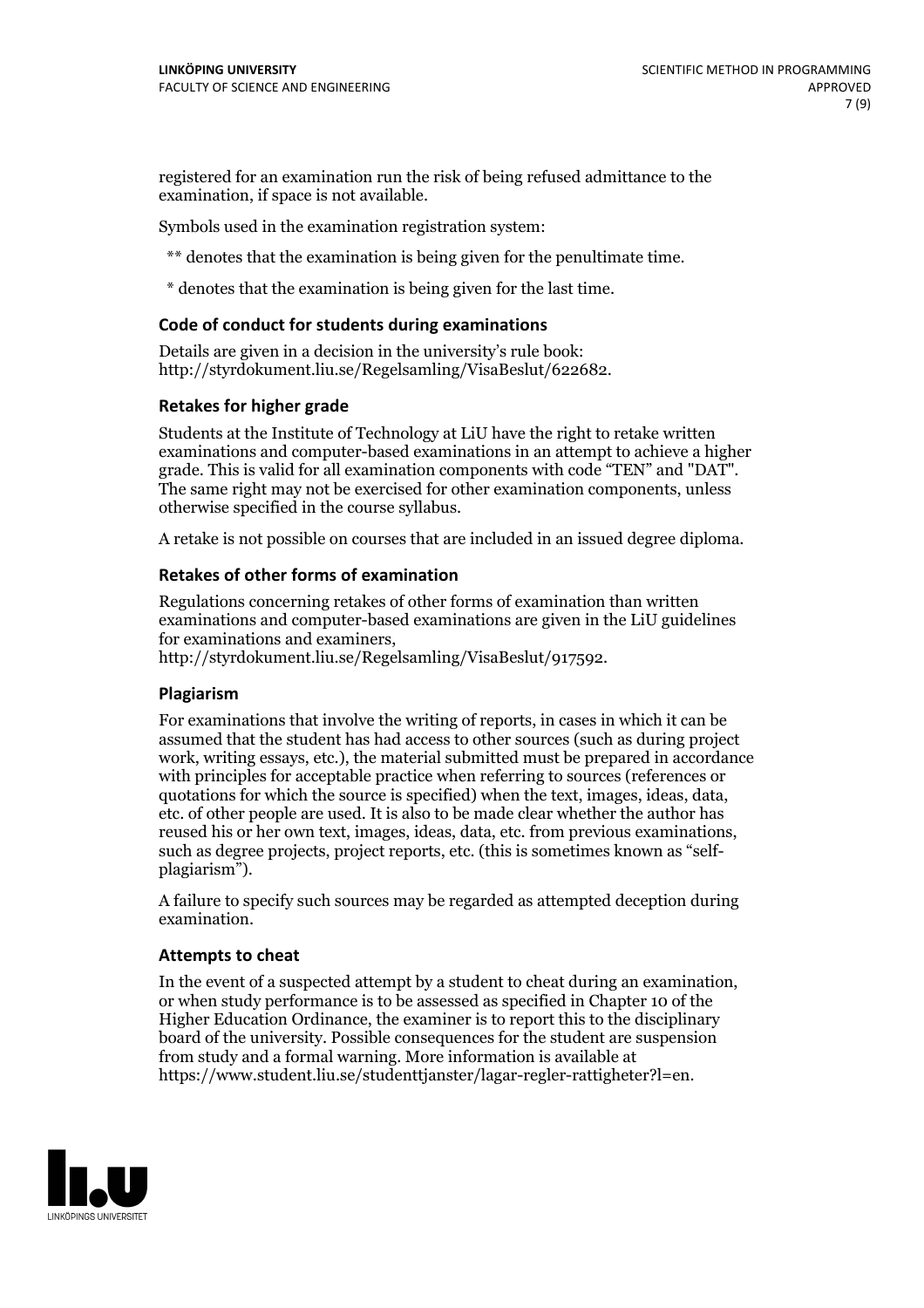#### **Grades**

The grades that are preferably to be used are Fail (U), Pass (3), Pass not without distinction  $(4)$  and Pass with distinction  $(5)$ .

- 1. Grades U, 3, 4, 5 are to be awarded for courses that have written
- examinations. 2. Grades Fail (U) and Pass (G) may be awarded for courses with <sup>a</sup> large degree of practical components such as laboratory work, project work and group work. 3. Grades Fail (U) and Pass (G) are to be used for degree projects and other
- independent work.

#### **Examination components**

- 
- 1. Grades U, 3, 4, <sup>5</sup> are to be awarded for written examinations (TEN). 2. Examination components for which the grades Fail (U) and Pass (G) may be awarded are laboratory work (LAB), project work (PRA), preparatory written examination (KTR), oral examination (MUN), computer-based
- examination (DAT), home assignment (HEM), and assignment (UPG). 3. Students receive grades either Fail (U) or Pass (G) for other examination components in which the examination criteria are satisfied principally through active attendance such as other examination (ANN), tutorial group
- (BAS) or examination item (MOM). 4. Grades Fail (U) and Pass (G) are to be used for the examination components Opposition (OPPO) and Attendance at thesis presentation (AUSK) (i.e. part of the degree project).

For mandatory components, the following applies: If special circumstances prevail, and if it is possible with consideration of the nature of the compulsory component, the examiner may decide to replace the compulsory component with another equivalent component. (In accordance with the LiU Guidelines for education and examination for first-cycle and second-cycle education at Linköping University, http://styrdokument.liu.se/Regelsamling/VisaBeslut/917592).

For written examinations, the following applies: If the LiU coordinator for students with disabilities has granted a student the right to an adapted examination for a written examination in an examination hall, the student has the right to it. If the coordinator has instead recommended for the student an adapted examination or alternative form of examination, the examiner may grant this if the examiner assesses that it is possible, based on consideration of the course objectives. (In accordance with the LiU Guidelines for education and examination for first-cycle and second-cycle education at Linköping University, http://styrdokument.liu.se/Regelsamling/VisaBeslut/917592).

The examination results for a student are reported at the relevant department.

### **Regulations (applyto LiU in its entirety)**

The university is a government agency whose operations are regulated by